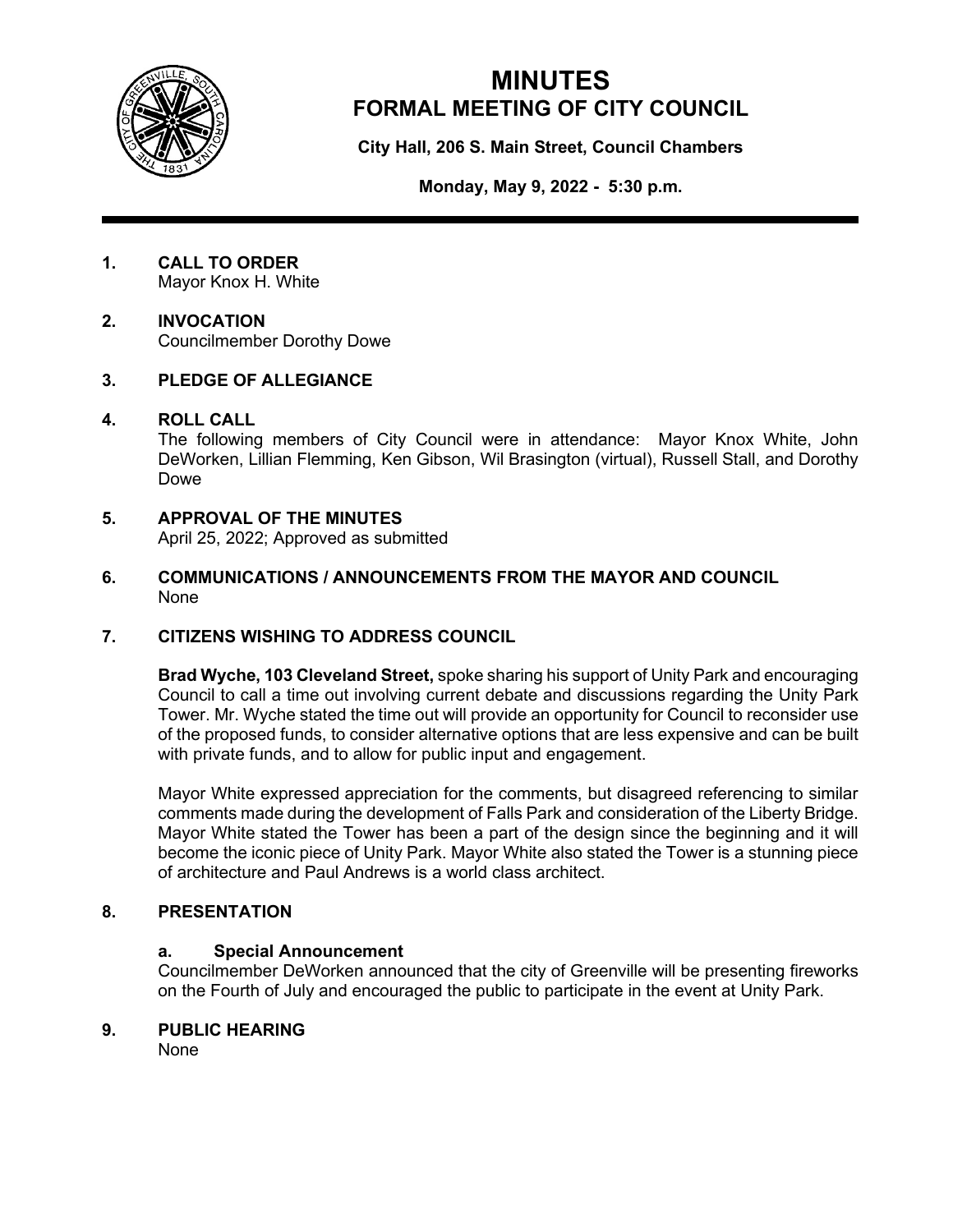**10. APPOINTMENTS – Boards and Commissions** None

## **CONSENT AGENDA**

*There will be no discussion of Consent Agenda items unless a Council member so requests in which event the item in question will be considered separately.*

Councilmember Flemming moved, seconded by Councilmember Dowe, to approve second and final reading of agenda items 11a, 11b, 11c, and 11d of the Consent Agenda. The motion carried unanimously.

#### **11. UNFINISHED BUSINESS – (Ordinances – Second and Final Reading)**

- a. Ordinance to annex approximately 2.436 acres of real property located at 533 Woodruff Road and to provide the zoning designation of C-3, Regional commercial district (Tax Map Number 0260000101610) (AX-3-2022) *(Presented by Assistant City Manager Shannon Lavrin)*
- b. Ordinance to amend Section 19-2.2.4, Neighborhood meetings, of the Code of Ordinances of the City of Greenville to provide exceptions to the neighborhood meeting requirements (Z-2-2022) *(Presented by Assistant City Manager Shannon Lavrin)*
- c. Ordinance to amend Section 19-4.5.3(F), Use of motor vehicle, trailer, or shipping container for sales, service, storage, or other business, of the Code of Ordinances of the City of Greenville to allow mobile food vendors at city-approved events and community events (Z-3-2022) *(Presented by Assistant City Manager Shannon Lavrin)*
- d. Ordinance approving the Fifth Amendment to the City of Greenville Firefighters' Pension Fund Plan *(Presented by Interim Fire Chief Brian Horton)*
- **12. NEW BUSINESS – (Ordinance – First Reading)** None
- **13. NEW BUSINESS – (Resolutions – First and Final Reading)** None

### **REGULAR AGENDA**

**14. UNFINISHED BUSINESS – (Ordinances – Second and Final Reading)** None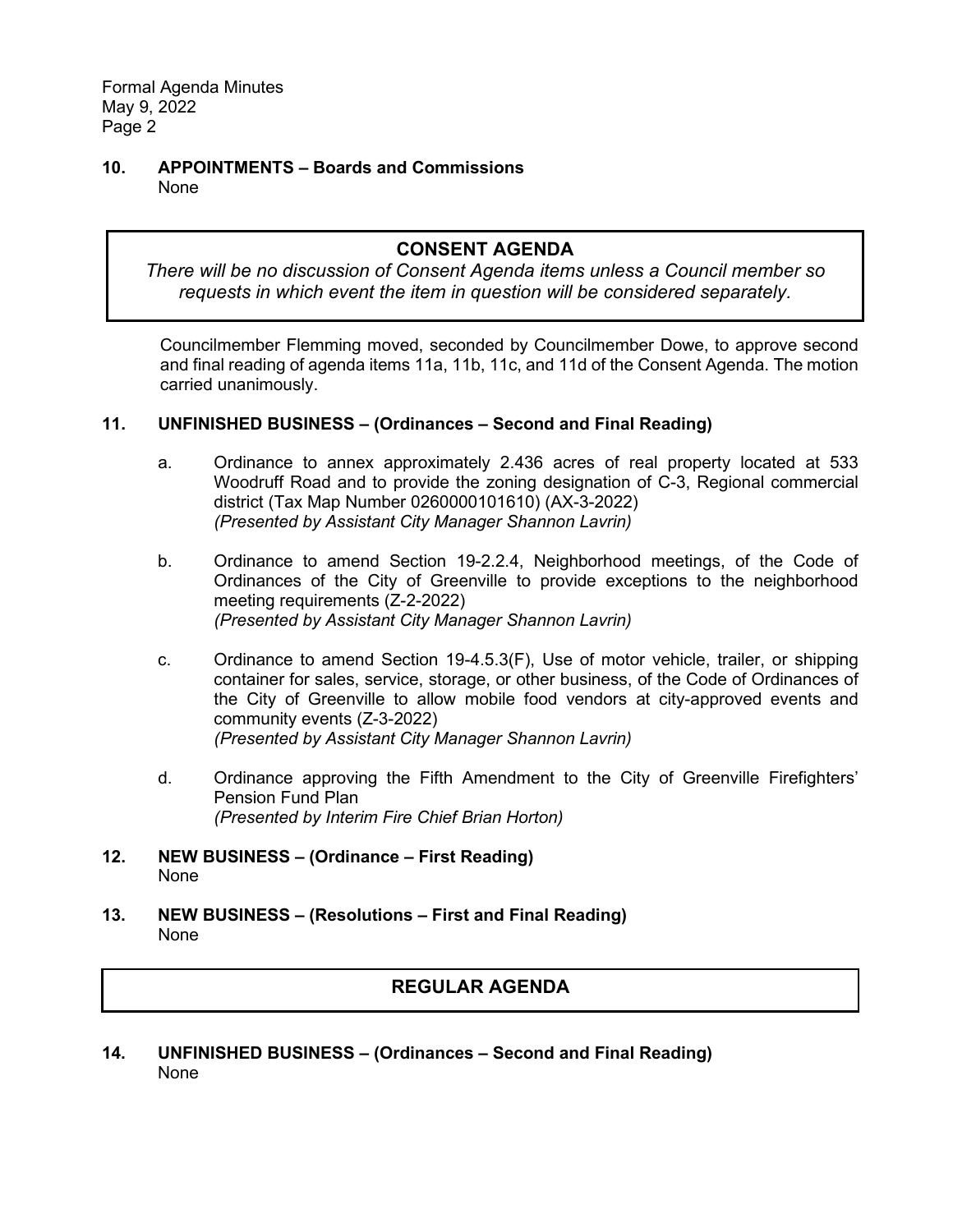#### **15. NEW BUSINESS – (Ordinances – First Reading)**

a. Ordinance authorizing the execution and delivery of documents relating to the provision of Municipal Facilities; consenting to and approving the issuance in one or more series from time to time of not exceeding \$55,000,000 Installment Purchase Revenue Bonds by City of Greenville Public Facilities Corporation (the *"Corporation"*) to provide funding to finance the costs of acquiring, constructing, equipping, and installing municipal facilities; consenting to and approving the execution of one or more Base Lease and Conveyance Agreements by and between the City and the Corporation; consenting to and approving the execution of one or more Municipal Facilities Purchase and Occupancy Agreements (the *"Facilities Agreement"*) relating thereto by and between the City and the Corporation; consenting to the form of one or more Trust Agreements to be entered into by the Corporation and the Trustee for the Bonds; and together therewith assignments to the Trustee of certain rights to payment and other rights of the Corporation, under the Facilities Agreement; and making provision for all other matters relating to the foregoing

*(Presented by Office of Management and Budget Director Matt Efird)*

Councilmember Gibson moved, seconded by Councilmember DeWorken, to approve first reading.

Office of Management and Budget Director Matt Efird provided a presentation explaining the purpose of the Installment Purchase Revenue Bonds and the process of issuing the Bonds through the Public Facilities Corporation. Mr. Efird stated that the Bonds will be used to defray the cost of the Public Safety Campus on Halton Road and to issue the first installment of Neighborhood Infrastructure Bonds (NIB). Mr. Efird added that the City will be saving money by placing both items in the one Bond.

After discussion, the motion carried 6-0, with Mayor White abstaining due to a potential conflict of interest. *(See attached statement)*.

b. Ordinance to annex approximately 2.933 acres of real property and 1.392 acres of adjacent right-of-way located at 2550 North Pleasantburg Drive, and to provide the zoning designation of C-3, Regional Commercial District Property (Tax Map Number 0183030100401) (AX-4-2022) *(Presented by Assistant City Manager Shannon Lavrin)*

Councilmember Gibson moved, seconded by Councilmember Stall, to approve first reading. The motion carried unanimously.

c. Ordinance to annex approximately 0.165 acre of real property and 0.229 acre of adjacent right-of-way located at 8 Calder Street, and to provide the zoning designation of RDV, Redevelopment District (Tax Map Number 0121001001100) (AX-5-2022) *(Presented by Assistant City Manager Shannon Lavrin)*

Councilmember Stall moved, seconded by Councilmember Gibson, to approve first reading. The motion carried unanimously.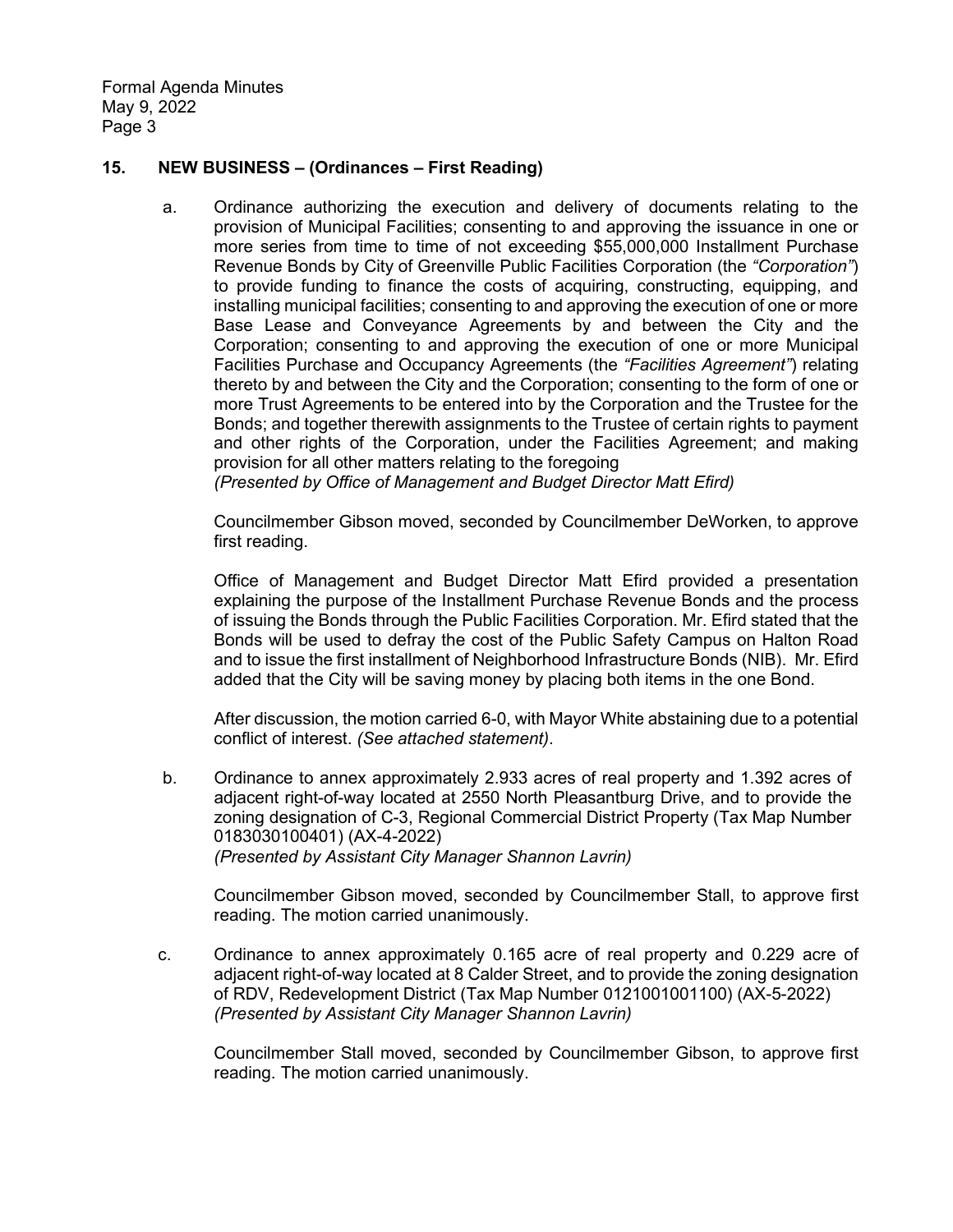> d. Ordinance to annex approximately 1.106 acres of real property and 0.026 acre of adjacent right-of-way located at Anderson Road and Conwell Street, and to provide the zoning designation of RM-2, single-family and multifamily district (Tax Map Numbers 0112000900200,0112000900400,0112000900800,0112000900900) (AX-6- 2022)

*(Presented by Assistant City Manager Shannon Lavrin)*

Councilmember Brasington moved, seconded by Councilmember Stall, to approve first reading. The motion carried unanimously.

e. Ordinance to annex approximately 16.728 acres of real property and 0.274 acre of adjacent right-of-way located at 804 Mauldin Road, and to provide the zoning designation of S-1, Service District (Tax Map Number 014010100802) (AX-7-2022) *(Presented by Assistant City Manager Shannon Lavrin)*

Councilmember Stall moved, seconded by Councilmember Gibson, to approve first reading.

Councilmember Dowe moved, seconded by Councilmember Gibson, to amend the Ordinance to designate the subject property as C-3, Regional commercial, zoning instead of S-1, Service, zoning as applied for and recommended by the Planning Commission. Councilmember Dowe stated the C-3 zoning is more in keeping with the City's objectives of that area and the motion is made with the consent of the applicant. There was no opposition to the motion.

After discussion, the motion carried unanimously, as amended.

f. Ordinance to amend Section 19-2.3.13, Land Development, of the Code of Ordinances of the City of Greenville by establishing subsection (e), development naming with procedures for naming of developments reviewed by the Planning Commission (Z-5- 2022)

*(Presented by Assistant City Manager Shannon Lavrin)*

Councilmember Dowe moved, seconded by Councilmember Stall, to approve first reading.

Assistant City Manager Shannon Lavrin stated the amendment will require a development that has received approval by the Planning Commission and wants to change the name of the development after the fact to go back to the Planning Commission for a public hearing and reconsideration. Ms. Lavrin also stated the amendment will address public safety and neighborhood concerns.

After discussion, the motion carried unanimously.

g. Ordinance to establish a Memorandum of Understanding between the City of Greenville, County of Greenville, and City of Mauldin for the purpose of establishing a focused planning area for the area surrounding and concerning the future Woodruff Road Congestion Relief Project's Parallel Road *(Presented by Assistant City Manager Shannon Lavrin)*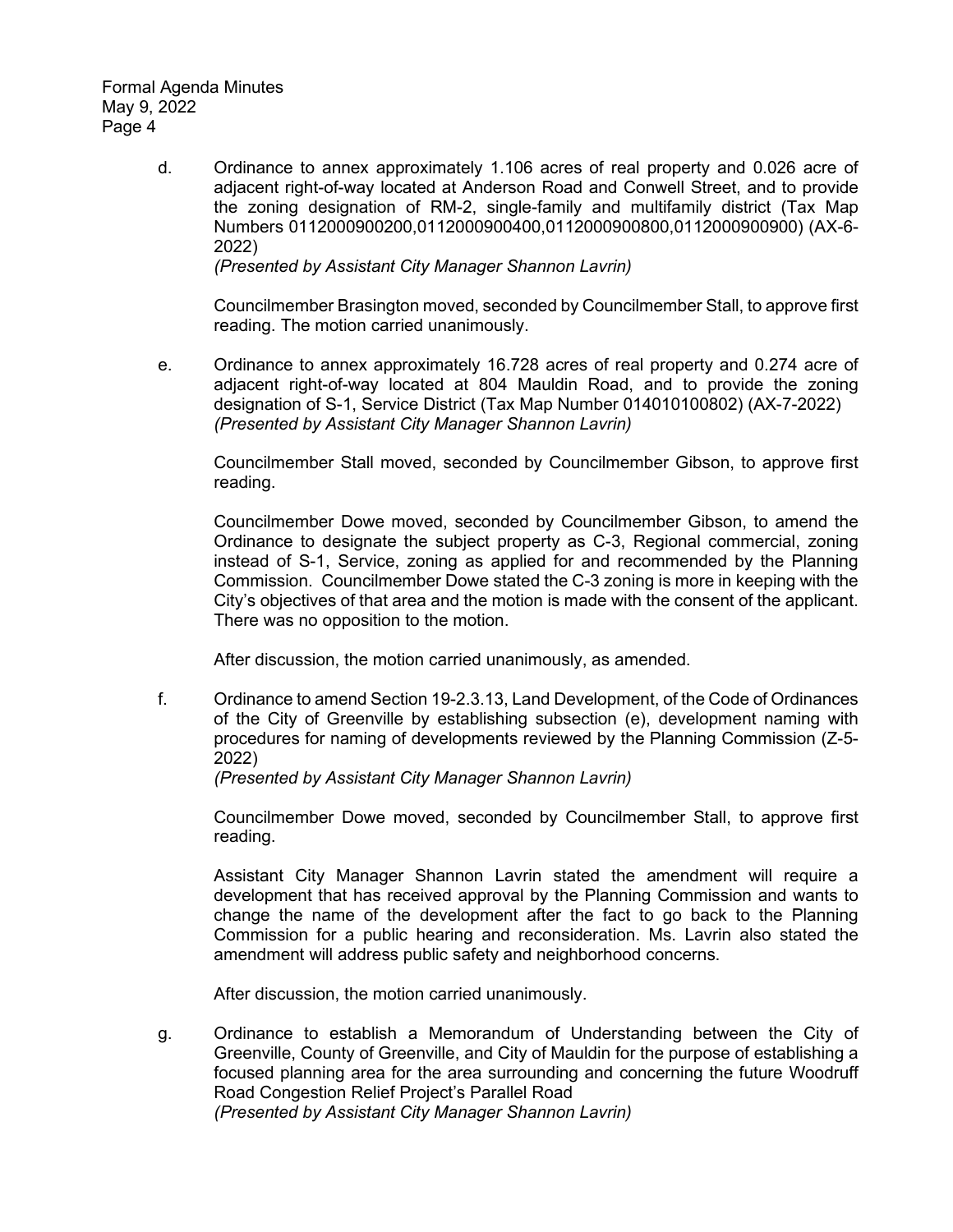Councilmember Stall moved, seconded by Councilmember DeWorken, to approve first reading.

Ms. Lavrin stated this item is a collaborative effort to be able to comprise together a project study area and to make sure there is both an access management plan and a land use plan in place as the roadway develops.

After discussion, the motion carried unanimously.

#### **16. NEW BUSINESS – (Resolution – First and Final Reading)**

a. Resolution approving the sale of property located at 695 Mauldin Road, Greenville, South Carolina, pursuant to South Carolina Code Section 31-3-500 (B)(3) (Tax Map Number M014030100102) *(Presented by Interim City Attorney Leigh Paoletti)*

Interim City Attorney Leigh Paoletti stated the property is owned by the Greenville Housing Authority and the matter is before Council for approval as required by state law. Councilmember Gibson advised that a development used to be on the location which was condemned and that due to its location close to the treatment facility, it cannot be redeveloped.

Councilmember Flemming moved, seconded by Councilmember Gibson, to approve first and final reading. The motion carried unanimously.

b. Resolution to award \$20,816 in funding received from the Greenville Zoo Conservation Fund from July 1, 2021, to June 30, 2022, to nine designated local and international conservation programs *(Presented by Parks, Recreation and Tourism Director Angie Prosser)*

Councilmember Flemming moved, seconded by Councilmember Stall, to approve first and final reading.

Zoo Administrator Bill Cooper provided a presentation explaining the purpose and funding of the conservation grants being recommended.

After discussion, the motion carried unanimously.

 c. Resolution to authorize the City Manager to execute a surface encroachment Permit for the benefit of 117 Welborn Investments, LLC. in a portion of the City right-of-way for the purpose of installing and maintaining a rear deck for property located at 117 Welborn Street (Tax Map Number 0055000100208) *(Presented by Public Works Director Clint Link)* 

Councilmember Stall moved, seconded by Councilmember Gibson, to approve first and final reading. The motion carried unanimously.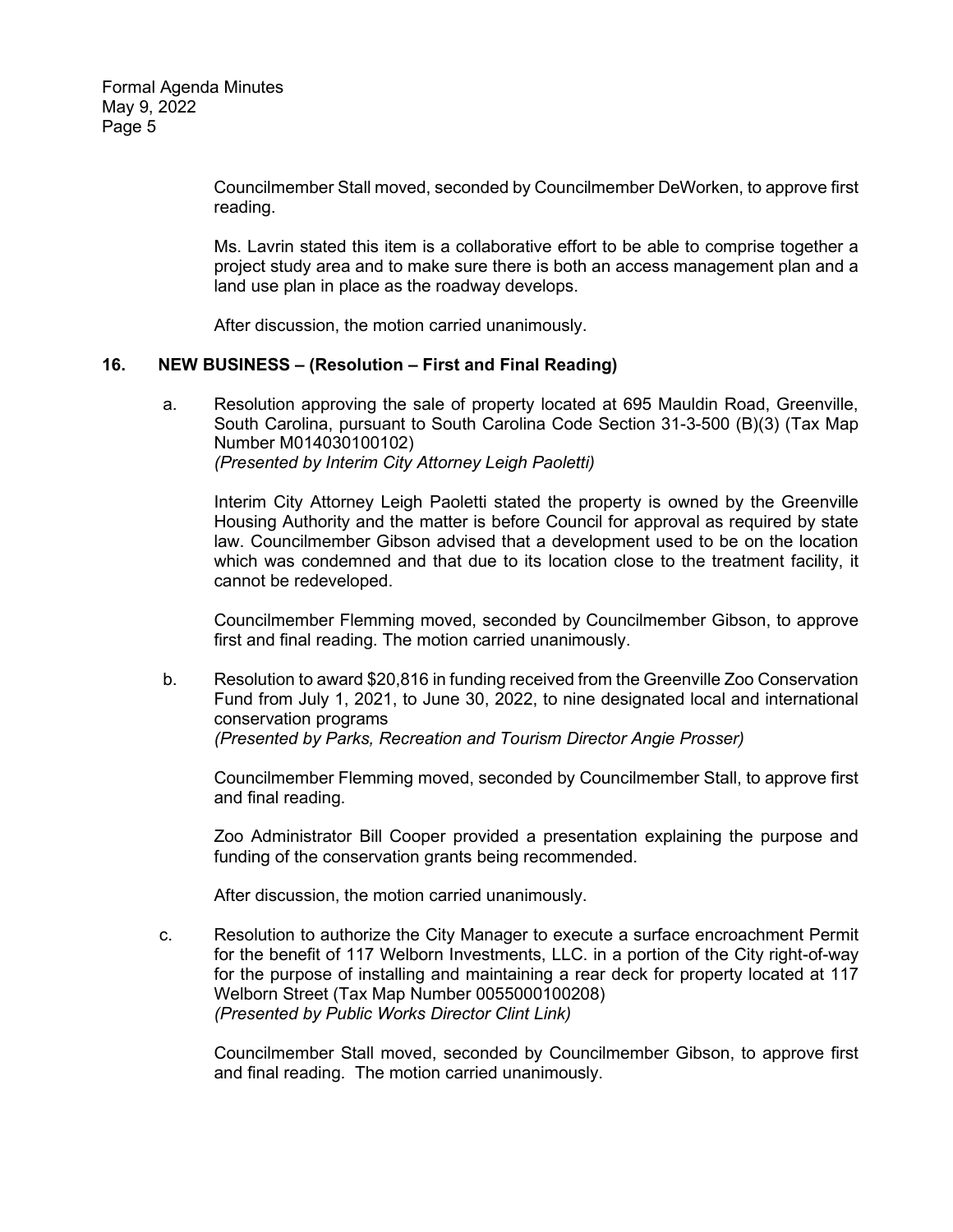### **17. STAFF REPORTS**

City Manager John McDonough provided the following information:

- a. Artisphere. Appreciation expressed for the work performed by staff during the event.
- b. Longevity Luncheon and Breakfast. Appreciation expressed to employees who were recognized for 5, 10, 15, and 20+ years of service and to Human Resources for organizing the events.
- c. Greenville Zoo. Ticket sales are up and the Ocelot exhibit has opened.
- d. Greenville Development Code. The fifth Code Connection session will be held virtually on Wednesday at 5:00 p.m.
- e. Pedestrian Safety Study. Four stake holders meetings were conducted last week and the process continues to move forward.
- **18. ADJOURN.** There being no further business, the meeting adjourned at 6:08 p.m.

KNOX H. WHITE, MAYOR

Camilla G. Pitm

CAMILLA G. PITMAN, MMC, Certified PLS CITY CLERK

MEETING NOTICE POSTED AND MEDIA NOTIFIED ON MAY 6, 2022.